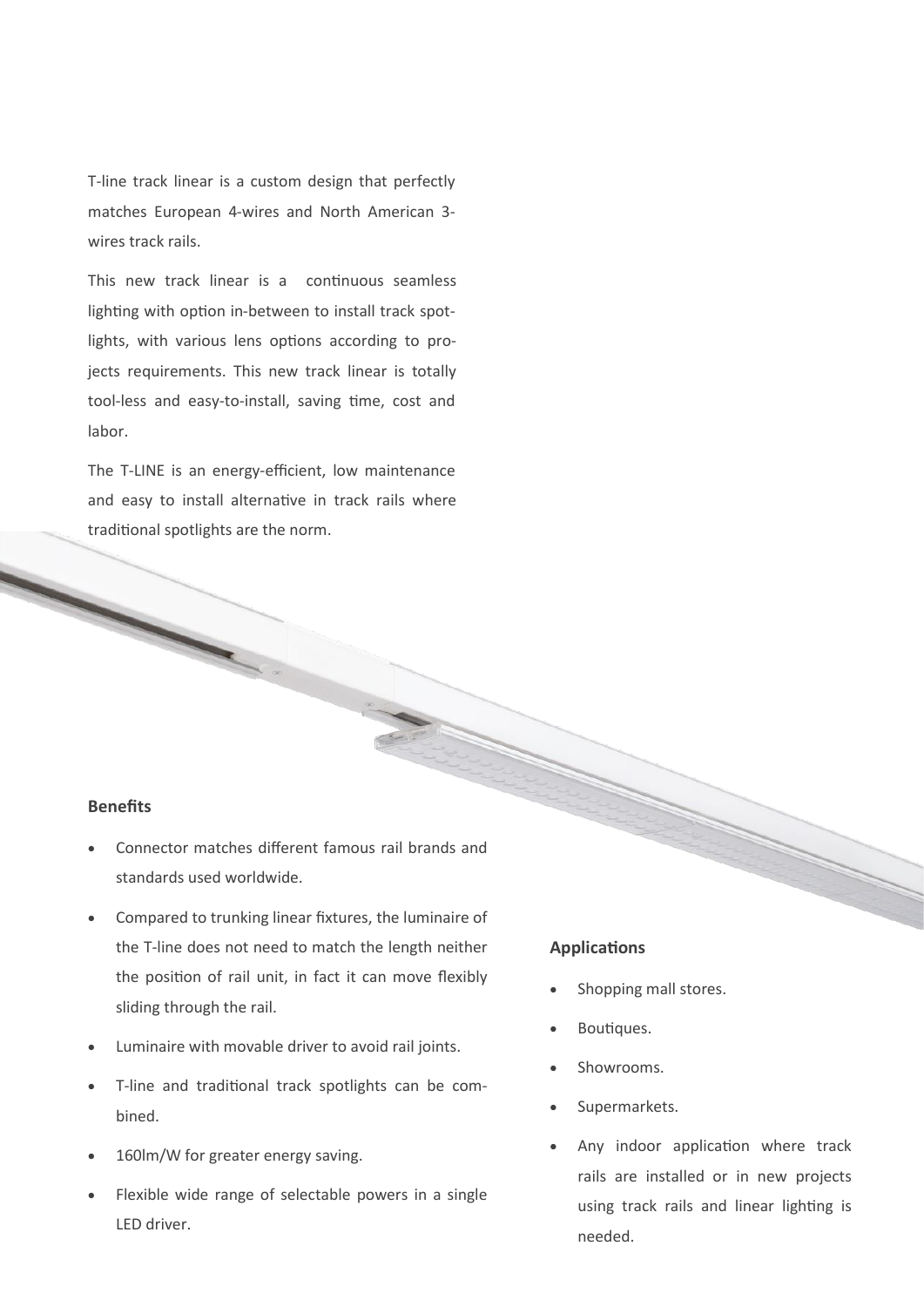## **Track linear luminaire**

- Phase pre-selection via adaptor, track linear can be adjusted by moving right or left.
- 4-wires version (Europe): Maximum current of 10A, allowing 60pcs of 1500mm 35W in one consecutive row (220VAC power supply).
- 3-wires version (North America): Maximum current of 10A, allowing 30pcs of 1500mm 35W in one consecutive row (110VAC power supply).
- Flexible change of installation position, by sliding the luminaire.
- Installed in existing track rail.

#### **Advantages**

- Track spotlight can be installed in between.
- Track Linear can be used in existing track rails.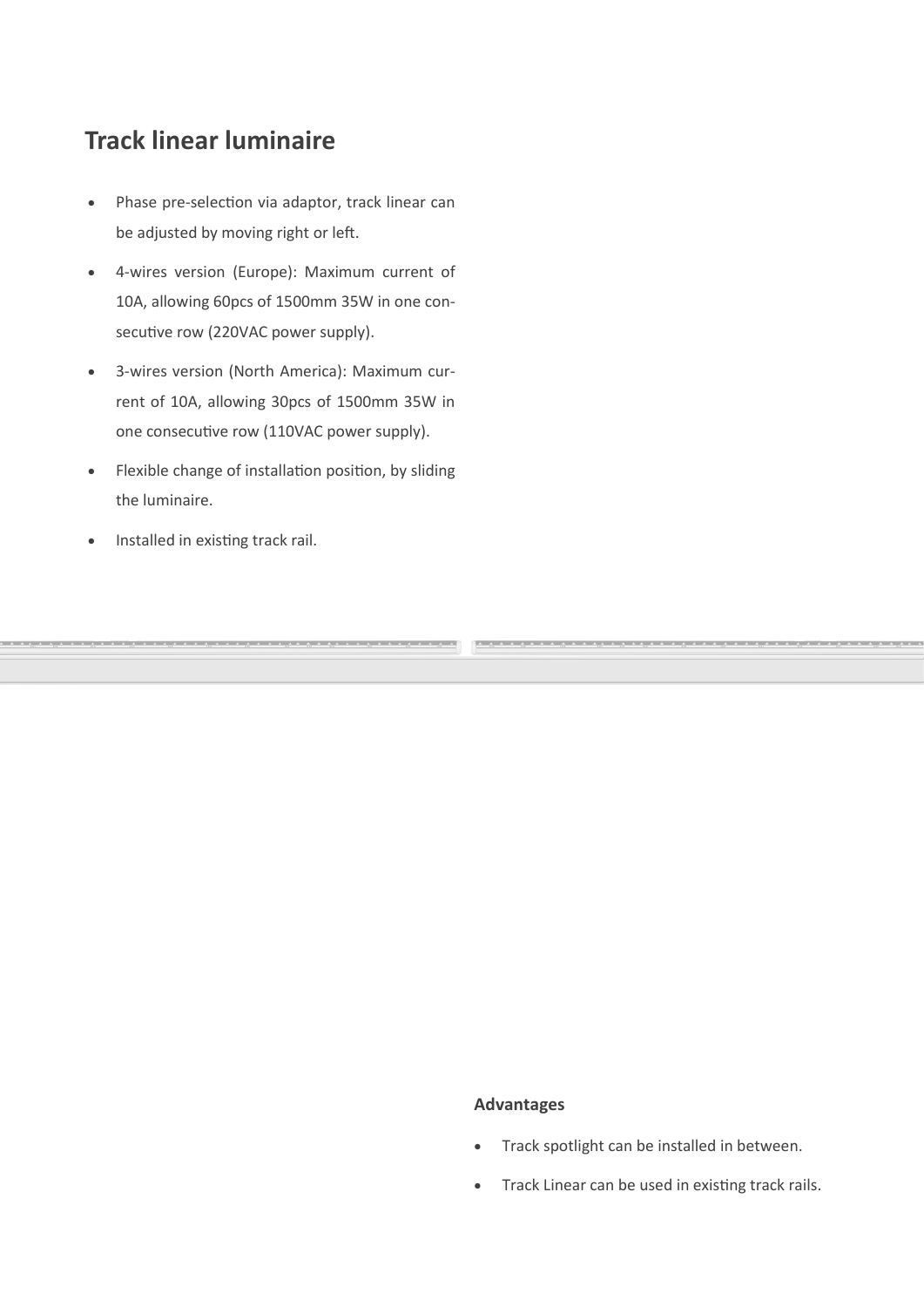## **Track rail: 4-wires/3 phases, European Standard**

- 3 separated switchable circuits.
- The design of the adapter track box ensures an easy and intuitive fitting in the 3-phase rail.



## **Track rail: 3-wires/1 phases, N. American Standard**



• There is only 1 circuit the N. American standard track rail.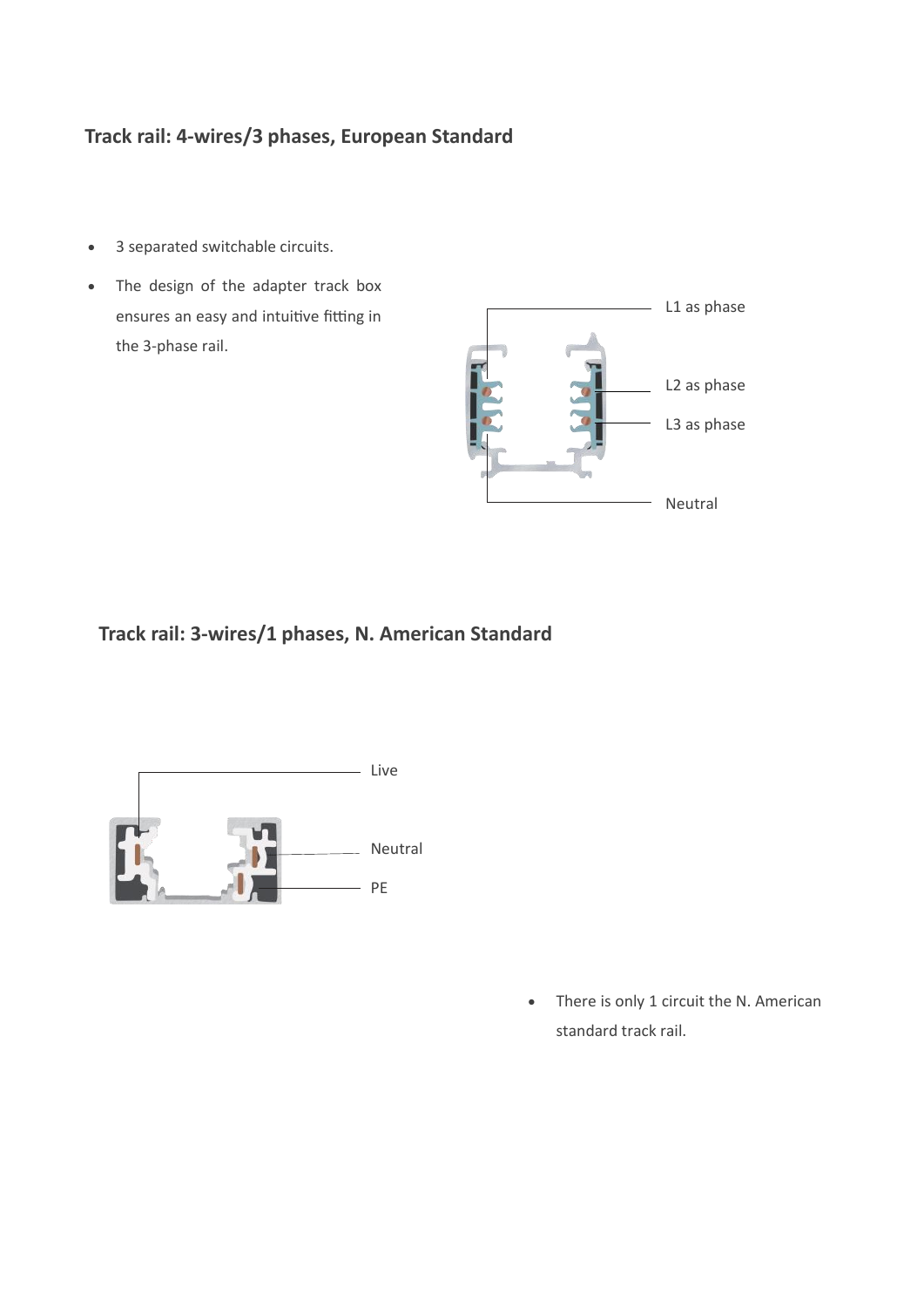# **Flexible solution**



Flexible combination of spotlight and linear track.

The position of the track linear can move freely through the rail, by adjusting the lock position.

 $\overline{\phantom{a}}$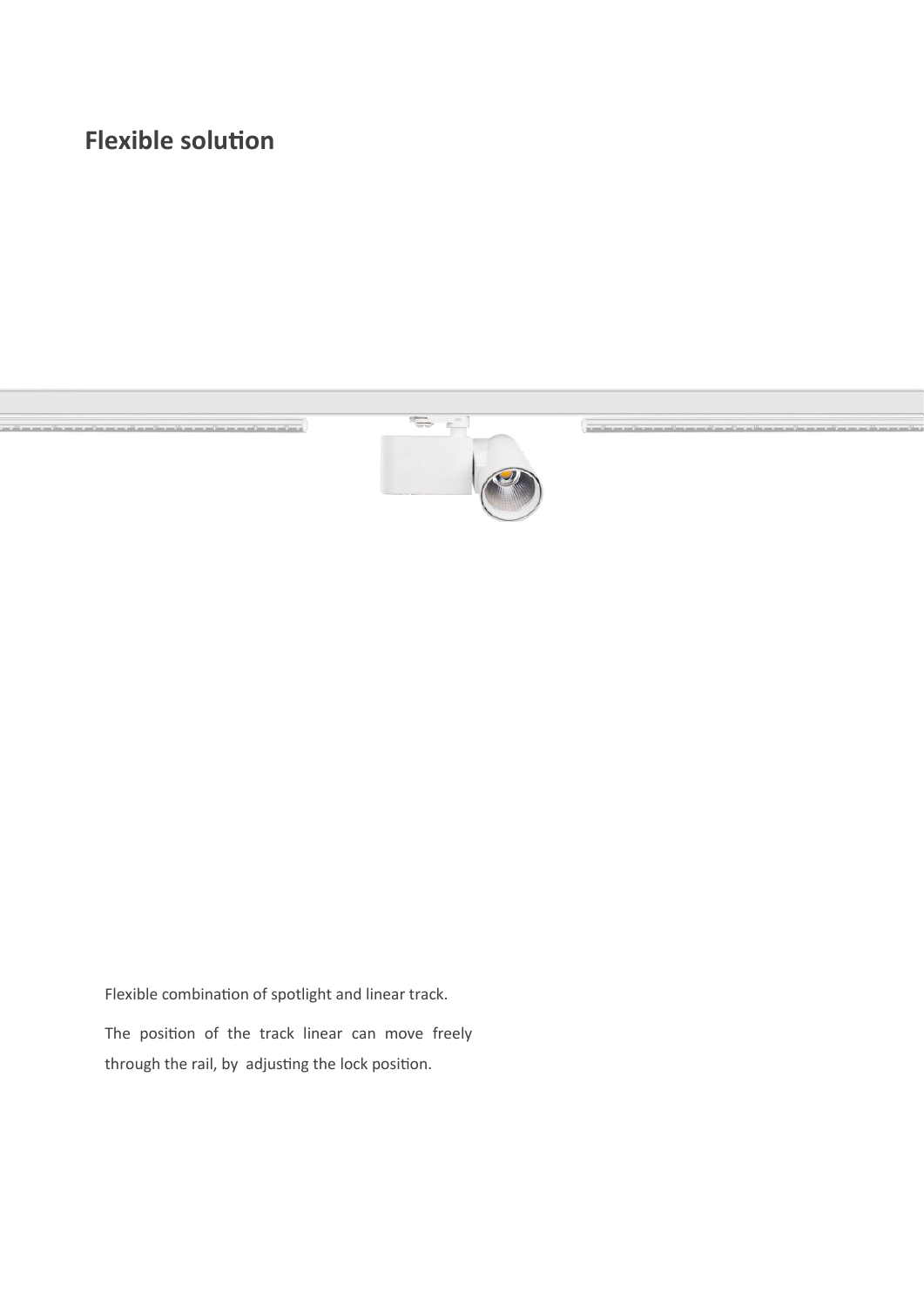## **Length Options**

Different lengths with various powers are available.



### **Specification**

| Lighting efficiency | 160lm/W                            |
|---------------------|------------------------------------|
| CRI                 | >80Ra (Also available in CRI>90Ra) |
| CCT                 | 2700/3000/3500/4000/5000/57006500K |
| Driver              | Flicker/Non-flicker                |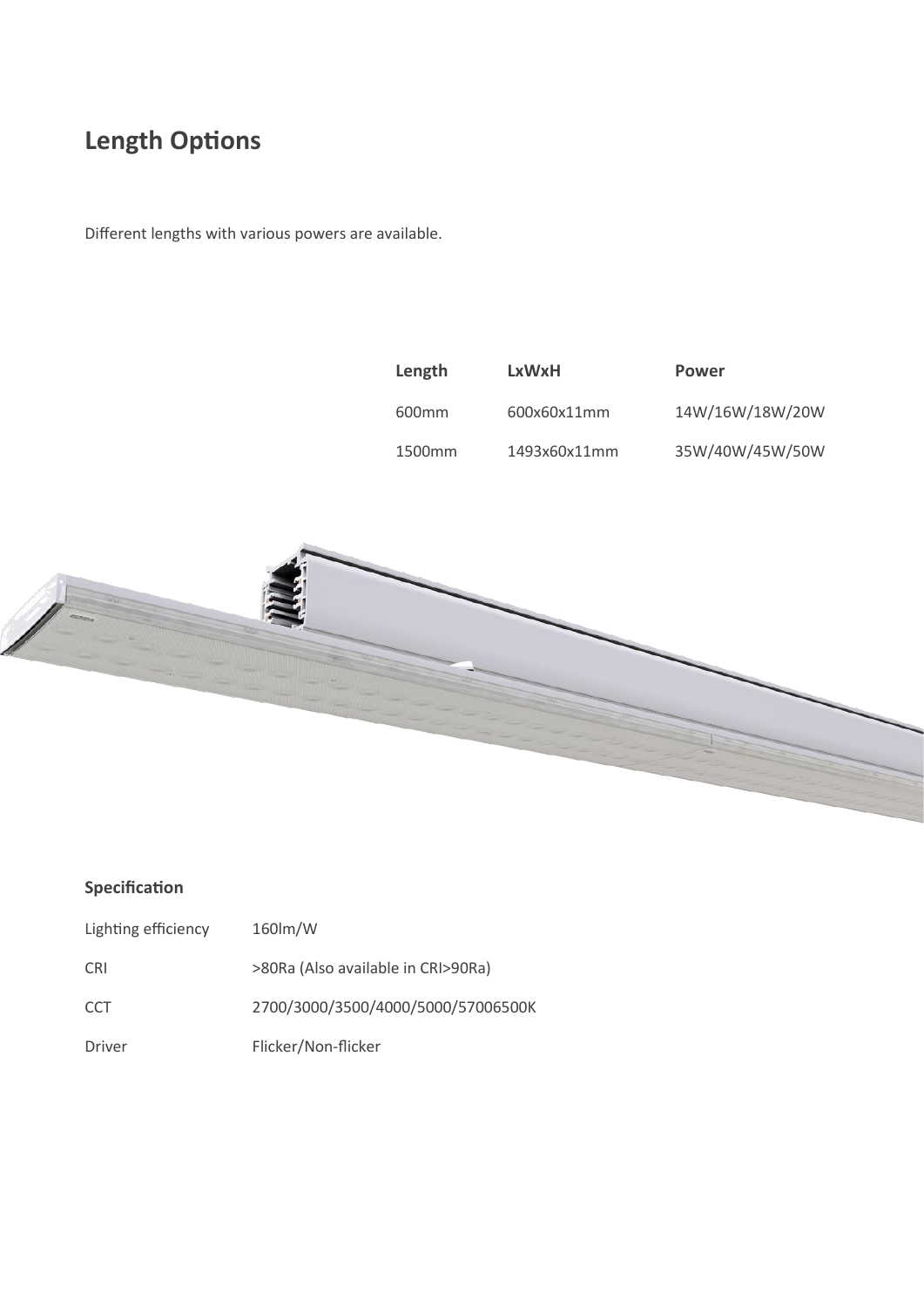# **Beam Angle**



Different diffuser lenses for different lighting distributions



Narrow  $60^0$ 





Wide 90<sup>0</sup>



Flat  $120^0$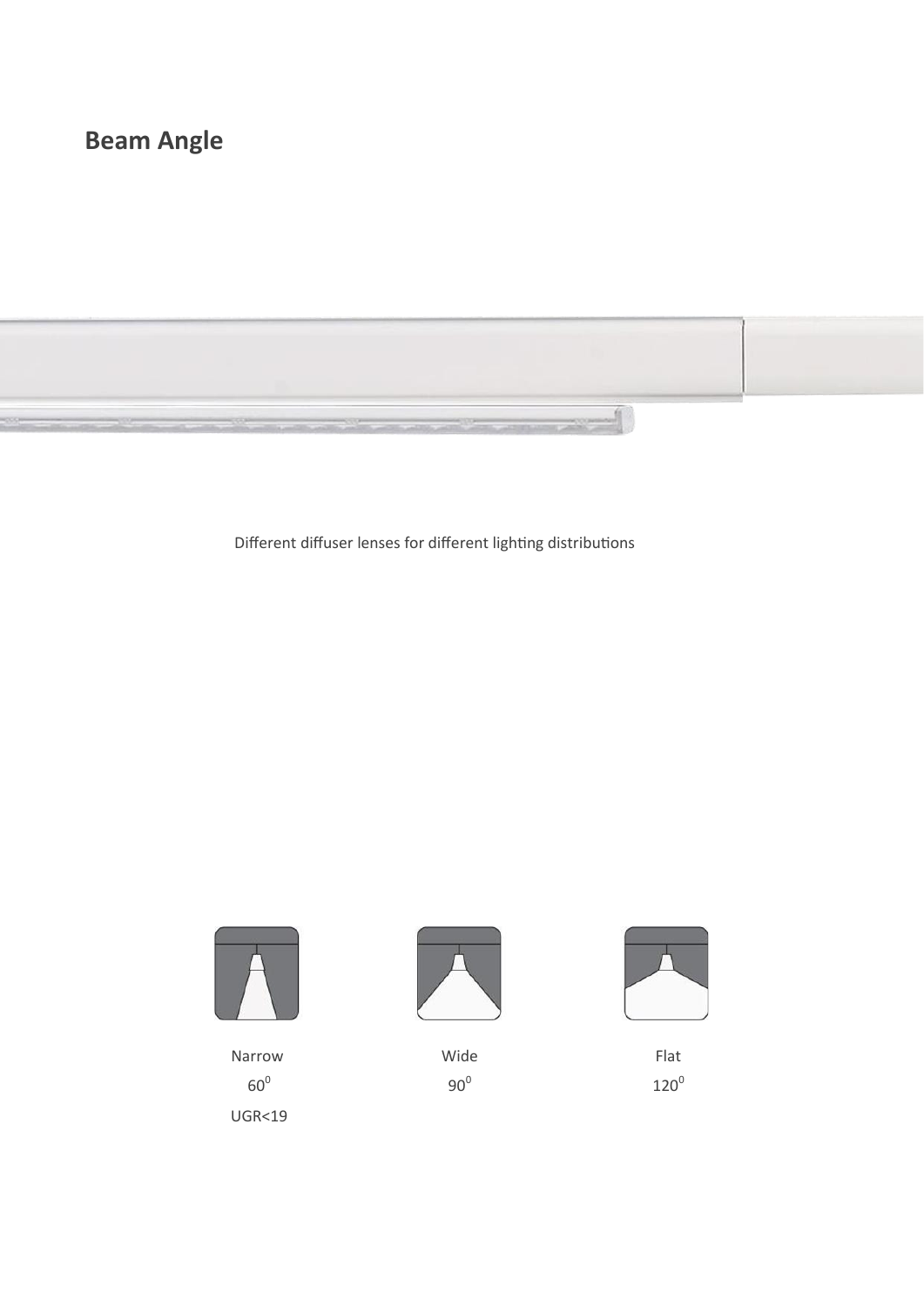**Optics**

# **160lm/W**

Equipped with 208lm/W LEDs ensure the highest energy saving for the highest demanding lighting projects.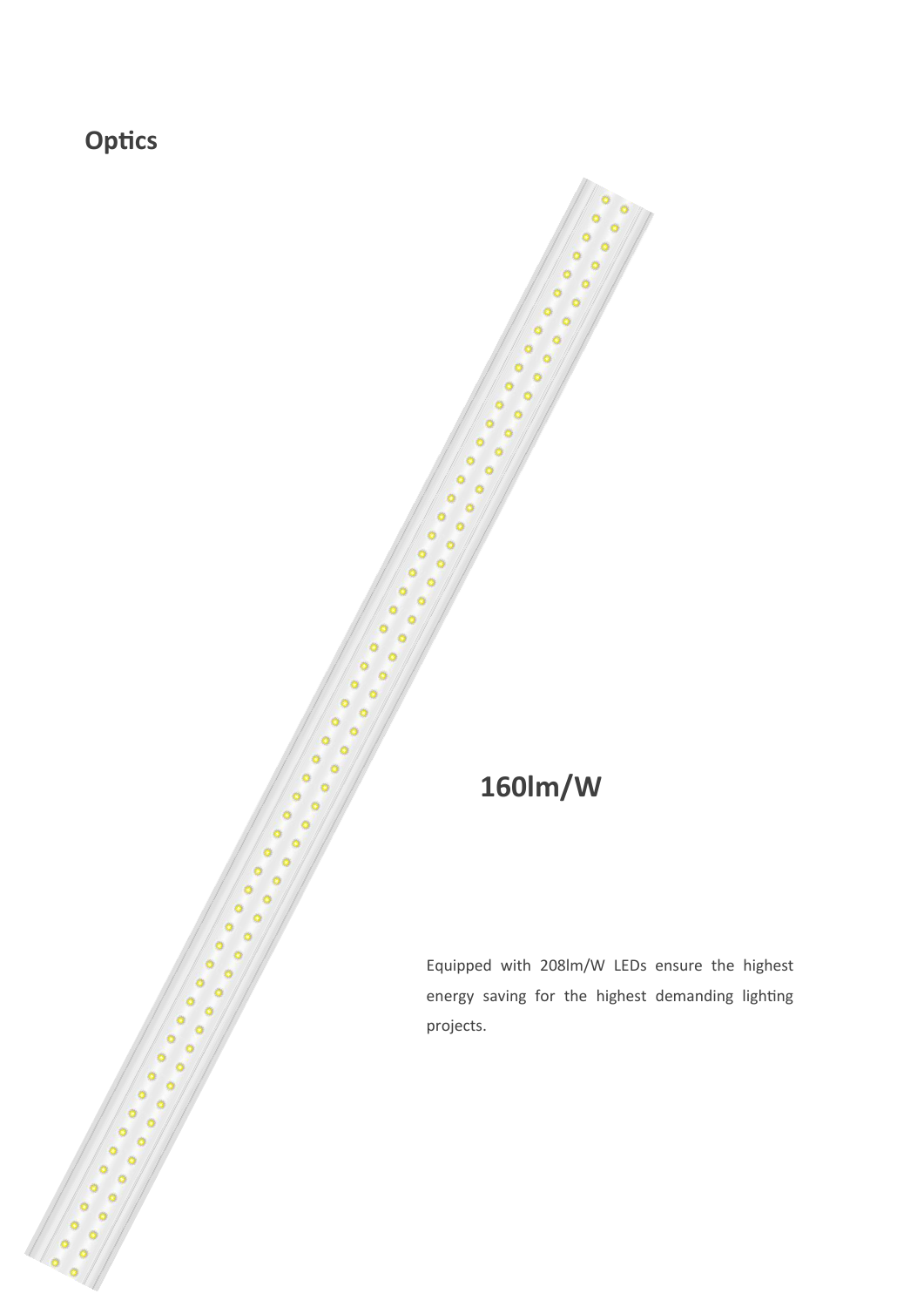## **Electrical Characteristics |Output Selectable Driver|**

## **Europe Standard |20W/50W**

### **Features**

- Output selectable by DIP switch.
- Constant current LED driver.
- Universal voltage input range.
- Steel casing driver, encapsulated.
- Life time: 50,000 h.
- 5 year warranty.

### **Properties**

- High efficiency >=90%
- Over voltage protection with automatic restart.
- Overload protection.
- Short-circuit protection with automatic restart.
- Surge voltage: 2.5KV.

| Model No.               | <b>CSD2T-20</b>     | CSDTS-50           |
|-------------------------|---------------------|--------------------|
| Power                   | 20W max             | 50W max            |
| Lumens                  | 3200lm max          | 8000lm max         |
| Input voltage           | 220-240VAC          | 220-240VAC         |
| Input current           | $0.15A$ max         | $0.35A$ max        |
| Output voltage          | 55-80V              | 55-80V             |
| Output current          | $0.28A$ max         | $0.71A$ max        |
| Inrush current          | 20A                 | 20A                |
| Mains frequency         | 50/60Hz             | 50/60Hz            |
| Efficiency (Full load)  | 90%                 | 92%                |
| THD (Full load)         | 15%                 | 15%                |
| Surge voltage (L-N)     | 2.5KV               | 2.5KV              |
| Turn on time (output)   | $\leq$ = 1s         | $\leq$ =1s         |
| Turn off time (output)  | $\leq$ =1s          | $\leq$ =1s         |
| Hold on time at         | 10 <sub>ms</sub>    | 10 <sub>ms</sub>   |
| power failure           |                     |                    |
| Operating humidity      | 10%---80%           | 10%---80%          |
| Storage humidity        | 10%---80%           | 10%---80%          |
| Ambient temperature ta  | $-25--60^{\circ}C$  | $-25--60^{\circ}C$ |
| (at life-time 50,000 h) |                     |                    |
| Max. Casing temperate   | $75^{\circ}$ C      | $75^{\circ}$ C     |
| Storage temperature ts  | $-40--85^{\circ}$ C | $-40--85^{\circ}C$ |